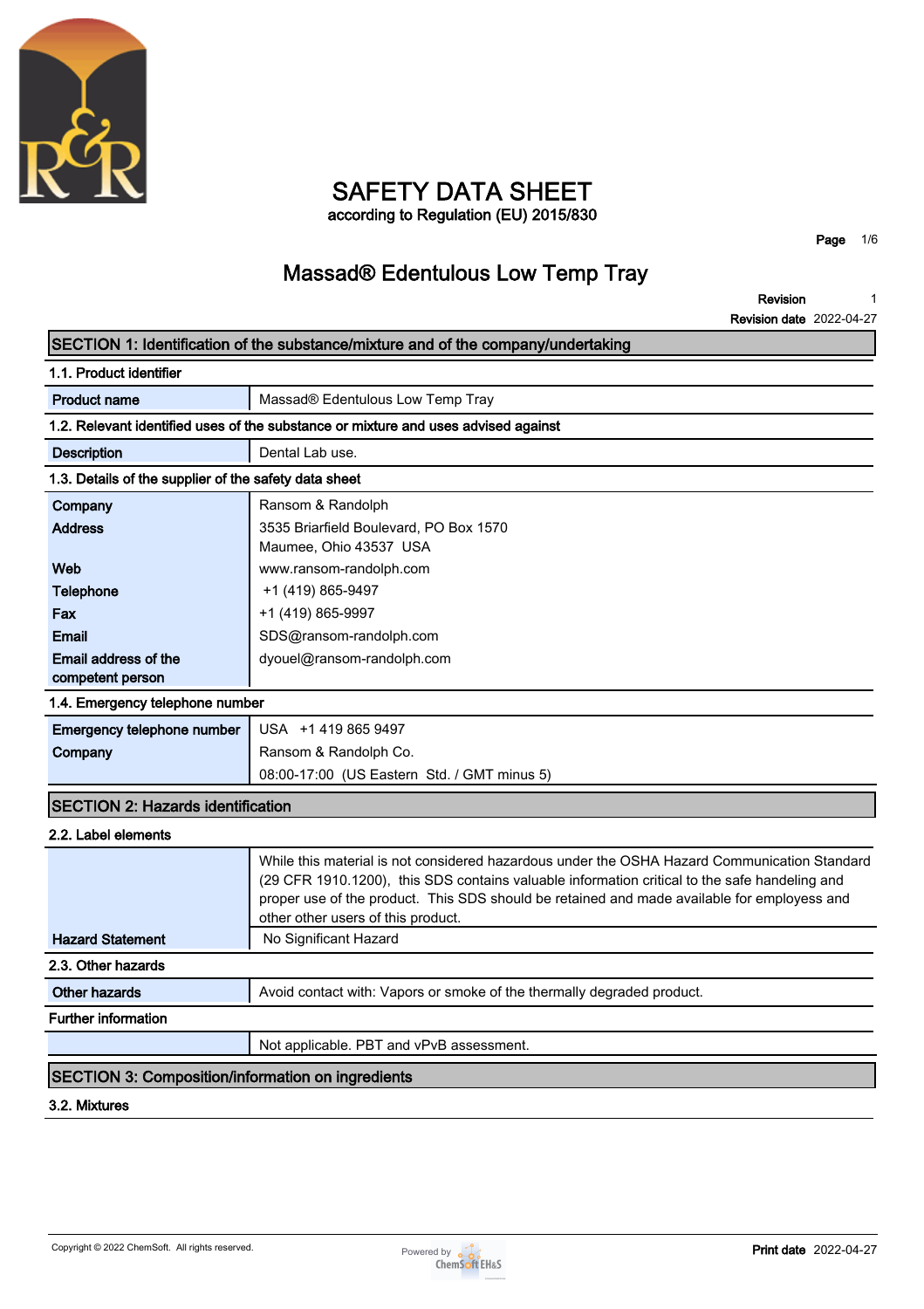| 3.2. Mixtures                                 |                                                                                                                                                                       |
|-----------------------------------------------|-----------------------------------------------------------------------------------------------------------------------------------------------------------------------|
| EC 1272/2008                                  |                                                                                                                                                                       |
| <b>Chemical Name</b>                          | CAS No.<br>EC No.<br>Conc.<br>Index No.<br><b>REACH Registration</b><br>Classification<br>(%<br>Number                                                                |
| non-hazardous substances                      | $90 - 100\%$                                                                                                                                                          |
| <b>Further information</b>                    |                                                                                                                                                                       |
|                                               | This mixture/substance does not meet the criteria for classification in accordance with 29 CFR<br>1910.1200, (most recent OSHA Hazard Communication Standard.).       |
| <b>SECTION 4: First aid measures</b>          |                                                                                                                                                                       |
| 4.1. Description of first aid measures        |                                                                                                                                                                       |
| Inhalation                                    | No first aid requirements.                                                                                                                                            |
| Eye contact                                   | No first aid requirements.                                                                                                                                            |
| <b>Skin contact</b>                           | No first aid requirements.                                                                                                                                            |
| Ingestion                                     | No first aid requirements.                                                                                                                                            |
|                                               | 4.2. Most important symptoms and effects, both acute and delayed                                                                                                      |
| Inhalation                                    | No Significant Hazard.                                                                                                                                                |
| Eye contact                                   | No Significant Hazard.                                                                                                                                                |
| <b>Skin contact</b>                           | No Significant Hazard.                                                                                                                                                |
| Ingestion                                     | No Significant Hazard.                                                                                                                                                |
|                                               | 4.3. Indication of any immediate medical attention and special treatment needed                                                                                       |
| Inhalation                                    | No Significant Hazard.                                                                                                                                                |
| Eye contact                                   | No Significant Hazard.                                                                                                                                                |
| <b>Skin contact</b>                           | No Significant Hazard.                                                                                                                                                |
| Ingestion                                     | No Significant Hazard.                                                                                                                                                |
| <b>SECTION 5: Firefighting measures</b>       |                                                                                                                                                                       |
| 5.1. Extinguishing media                      |                                                                                                                                                                       |
|                                               | Use extinguishing media appropriate to the surrounding fire conditions. For small fires:. Carbon<br>dioxide (CO2). Dry chemical. Alcohol resistant foam. Water spray. |
|                                               | 5.2. Special hazards arising from the substance or mixture                                                                                                            |
|                                               | Burning produces irritating, toxic and obnoxious fumes.                                                                                                               |
| 5.3. Advice for firefighters                  |                                                                                                                                                                       |
|                                               | Self-contained breathing apparatus. Wear suitable protective clothing.                                                                                                |
| <b>SECTION 6: Accidental release measures</b> |                                                                                                                                                                       |
|                                               | 6.1. Personal precautions, protective equipment and emergency procedures                                                                                              |
|                                               | No Significant Hazard.                                                                                                                                                |
| 6.2. Environmental precautions                |                                                                                                                                                                       |
|                                               | No environmental requirements.                                                                                                                                        |
|                                               | 6.3. Methods and material for containment and cleaning up                                                                                                             |
|                                               | No specific clean up requirements.                                                                                                                                    |
| 6.4. Reference to other sections              |                                                                                                                                                                       |
|                                               | See section [2, 8 & 13] for further information.                                                                                                                      |
| <b>SECTION 7: Handling and storage</b>        |                                                                                                                                                                       |

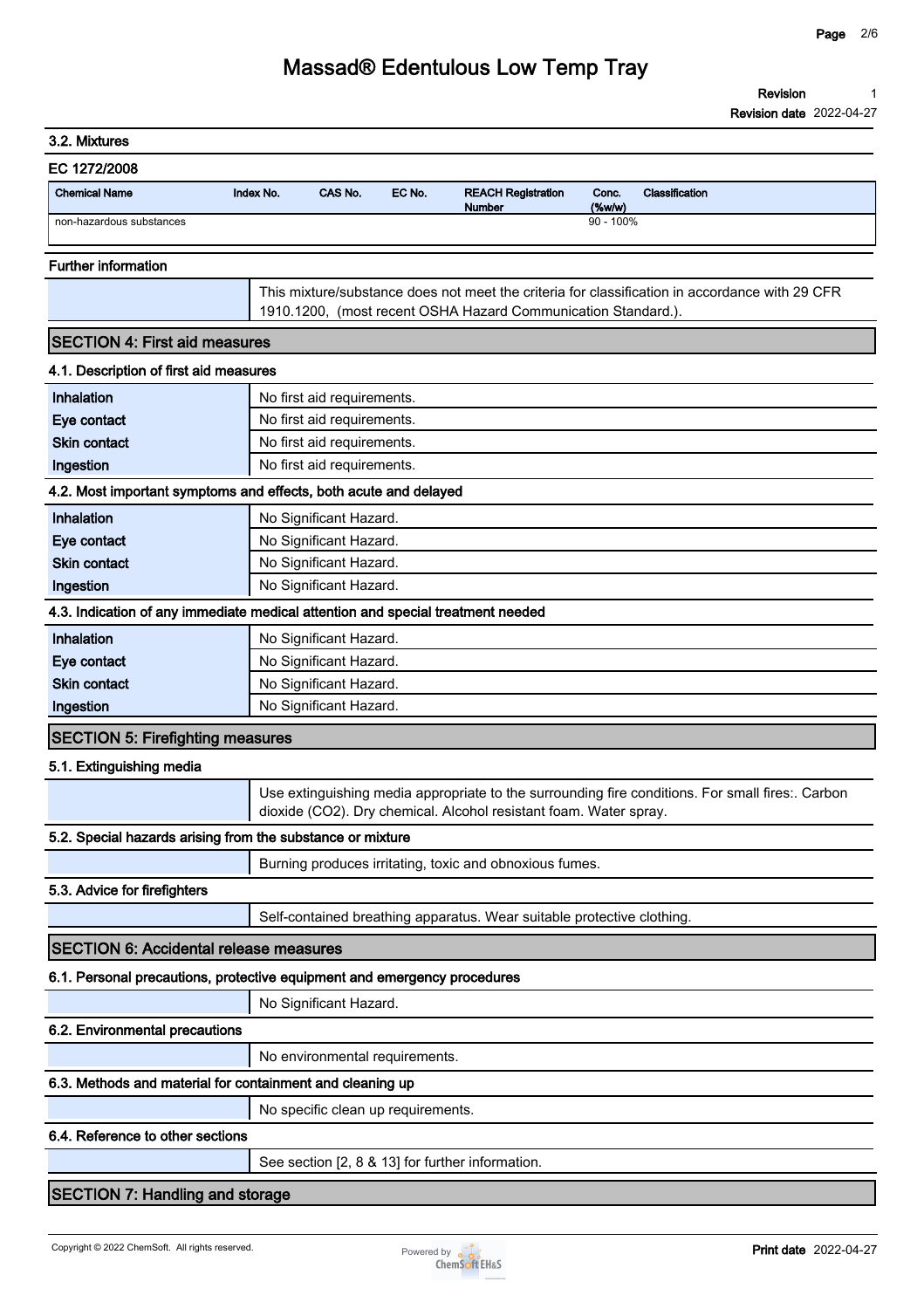**Revision Revision date 2022-04-27 1**

### **7.1. Precautions for safe handling**

|                                                                   | Do not grind into small particles. Do not burn before or after use. |
|-------------------------------------------------------------------|---------------------------------------------------------------------|
| 7.2. Conditions for safe storage, including any incompatibilities |                                                                     |
|                                                                   | Keep in a cool, dry, well ventilated area.                          |
|                                                                   | Keep at temperature not exceeding 26°C. (80 deg F).                 |
| 7.3. Specific end use(s)                                          |                                                                     |
|                                                                   | Dental Lab use. Single use.                                         |

### **SECTION 8: Exposure controls/personal protection**

#### **8.2. Exposure controls**

| 8.2.1. Appropriate engineering<br>controls | Not normally required. |
|--------------------------------------------|------------------------|
| 8.2.2. Individual protection<br>measures   | Not normally required. |
| Skin protection -<br>Handprotection        | Wear suitable gloves.  |

## **SECTION 9: Physical and chemical properties**

### **9.1. Information on basic physical and chemical properties**

| Appearance                                         | Solid                                     |
|----------------------------------------------------|-------------------------------------------|
|                                                    | <b>Colour</b>   Opaque/Pink               |
|                                                    | pH   Not applicable.                      |
| Melting point $\approx 74$ °C                      |                                           |
|                                                    | <b>Freezing Point</b> Not applicable.     |
| Initial boiling point   Not applicable.            |                                           |
|                                                    | Flash point   No data available           |
|                                                    | <b>Evaporation rate</b> No data available |
| <b>Flammability (solid, gas)</b> No data available |                                           |
| Vapour Flammability   No data available            |                                           |
|                                                    | Vapour density   No data available        |
|                                                    | Fat Solubility   Not applicable.          |
| <b>Partition coefficient</b> No data available     |                                           |
| Autoignition temperature Not applicable.           |                                           |
|                                                    | Viscosity   No data available             |
| <b>Explosive properties</b> Not applicable.        |                                           |
| <b>Oxidising properties</b> Not applicable.        |                                           |

### **9.2. Other information**

|                                       | <b>Conductivity</b> No data available |
|---------------------------------------|---------------------------------------|
|                                       | Surface tension   No data available   |
|                                       | Gas group Not applicable.             |
| Benzene Content Not applicable.       |                                       |
|                                       | Lead content Not applicable.          |
| VOC (Volatile organic Not applicable. |                                       |
| compounds)                            |                                       |

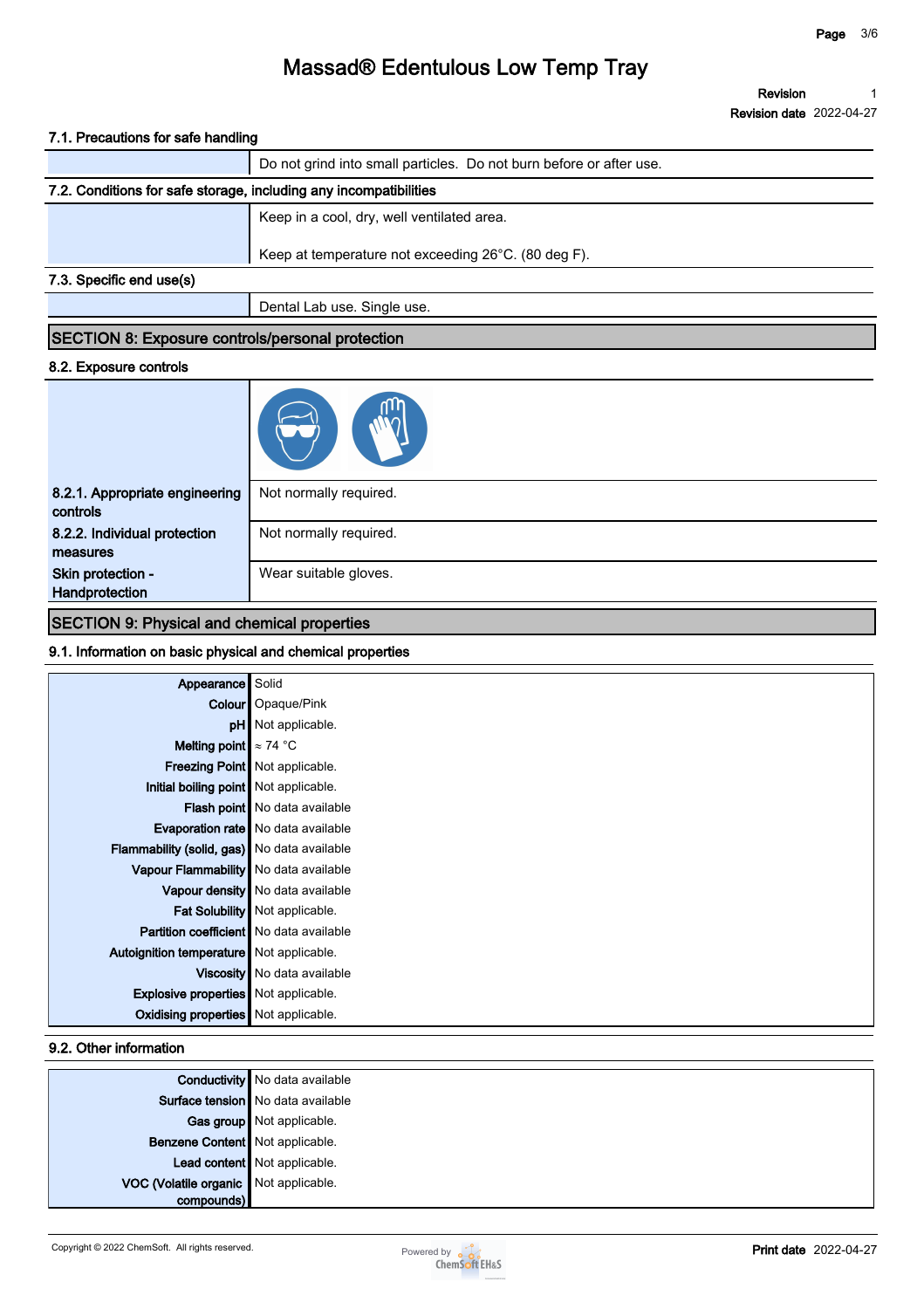**Revision 1**

**Revision date 2022-04-27**

| <b>SECTION 10: Stability and reactivity</b>  |                                                                                                                                        |
|----------------------------------------------|----------------------------------------------------------------------------------------------------------------------------------------|
| 10.1. Reactivity                             |                                                                                                                                        |
|                                              | Not applicable.                                                                                                                        |
| 10.2. Chemical stability                     |                                                                                                                                        |
|                                              | Stable under normal conditions.                                                                                                        |
| 10.3. Possibility of hazardous reactions     |                                                                                                                                        |
|                                              | No Significant Hazard.                                                                                                                 |
| 10.4. Conditions to avoid                    |                                                                                                                                        |
|                                              | Direct sunlight.                                                                                                                       |
|                                              |                                                                                                                                        |
|                                              | Keep away from heat.                                                                                                                   |
| 10.5. Incompatible materials                 |                                                                                                                                        |
|                                              | Avoid contact with:. Strong oxidising agents. Peroxides.                                                                               |
| 10.6. Hazardous decomposition products       |                                                                                                                                        |
|                                              | Burning produces irritating, toxic and obnoxious fumes.                                                                                |
| <b>SECTION 11: Toxicological information</b> |                                                                                                                                        |
| 11.1. Information on toxicological effects   |                                                                                                                                        |
| <b>Acute toxicity</b>                        | Based on available data, the classification criteria are not met.                                                                      |
| Skin corrosion/irritation                    | Based on available data, the classification criteria are not met.                                                                      |
| Serious eye damage/irritation                | Based on available data, the classification criteria are not met.                                                                      |
| Respiratory or skin<br>sensitisation         | Based on available data, the classification criteria are not met.                                                                      |
| Germ cell mutagenicity                       | Based on available data, the classification criteria are not met.                                                                      |
| Carcinogenicity                              | Based on available data, the classification criteria are not met.                                                                      |
| <b>Reproductive toxicity</b>                 | Based on available data, the classification criteria are not met.                                                                      |
| STOT-single exposure                         | Based on available data, the classification criteria are not met.                                                                      |
| STOT-repeated exposure                       | Based on available data, the classification criteria are not met.                                                                      |
| <b>Aspiration hazard</b>                     | Based on available data, the classification criteria are not met.<br>Based on available data, the classification criteria are not met. |
| Repeated or prolonged<br>exposure            |                                                                                                                                        |
| 11.1.4. Toxicological Information            |                                                                                                                                        |
|                                              | No data available                                                                                                                      |
| <b>SECTION 12: Ecological information</b>    |                                                                                                                                        |
| 12.1. Toxicity                               |                                                                                                                                        |
|                                              | No data available                                                                                                                      |
| 12.2. Persistence and degradability          |                                                                                                                                        |
|                                              | No data is available on this product.                                                                                                  |
| 12.3. Bioaccumulative potential              |                                                                                                                                        |
|                                              |                                                                                                                                        |
|                                              | Does not bioaccumulate.                                                                                                                |
| <b>Partition coefficient</b>                 |                                                                                                                                        |
|                                              | Massad® Edentulous Low Temp No data available                                                                                          |
|                                              | <b>Tray</b>                                                                                                                            |
| 12.4. Mobility in soil                       |                                                                                                                                        |

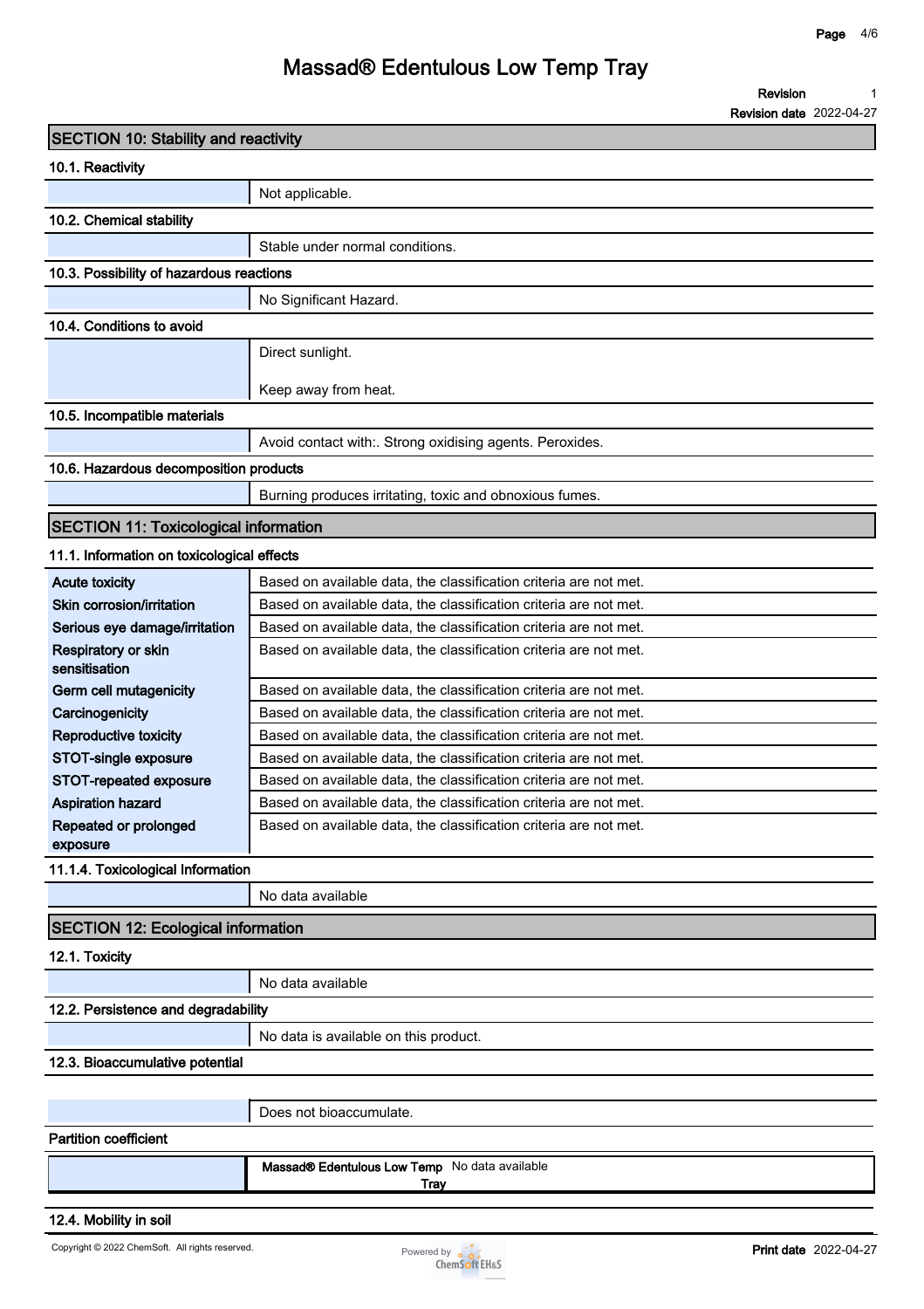| 12.4. Mobility in soil                     |                                                                                                                                                                                     |
|--------------------------------------------|-------------------------------------------------------------------------------------------------------------------------------------------------------------------------------------|
|                                            | Not determined.                                                                                                                                                                     |
| 12.5. Results of PBT and vPvB assessment   |                                                                                                                                                                                     |
|                                            | Not applicable.                                                                                                                                                                     |
| 12.6. Other adverse effects                |                                                                                                                                                                                     |
|                                            | Not applicable.                                                                                                                                                                     |
| <b>SECTION 13: Disposal considerations</b> |                                                                                                                                                                                     |
| <b>Disposal methods</b>                    |                                                                                                                                                                                     |
|                                            | Can be sent to landfill if in compliance with medical waste disposal regualtions.                                                                                                   |
| <b>SECTION 14: Transport information</b>   |                                                                                                                                                                                     |
| 14.1. UN number                            |                                                                                                                                                                                     |
|                                            | The product is not classified as dangerous for carriage.                                                                                                                            |
| 14.2. UN proper shipping name              |                                                                                                                                                                                     |
|                                            | The product is not classified as dangerous for carriage.                                                                                                                            |
| 14.3. Transport hazard class(es)           |                                                                                                                                                                                     |
|                                            | The product is not classified as dangerous for carriage.                                                                                                                            |
| 14.4. Packing group                        |                                                                                                                                                                                     |
|                                            | The product is not classified as dangerous for carriage.                                                                                                                            |
| 14.5. Environmental hazards                |                                                                                                                                                                                     |
|                                            | The product is not classified as dangerous for carriage.                                                                                                                            |
| 14.6. Special precautions for user         |                                                                                                                                                                                     |
|                                            | The product is not classified as dangerous for carriage.                                                                                                                            |
|                                            | 14.7. Transport in bulk according to Annex II of MARPOL 73/78 and the IBC Code                                                                                                      |
|                                            | The product is not classified as dangerous for carriage.                                                                                                                            |
| <b>Further information</b>                 |                                                                                                                                                                                     |
|                                            | The product is not classified as dangerous for carriage.                                                                                                                            |
| <b>SECTION 15: Regulatory information</b>  |                                                                                                                                                                                     |
|                                            | 15.1. Safety, health and environmental regulations/legislation specific for the substance or mixture                                                                                |
| <b>Regulations</b>                         | U.S. FEDERAL REGULATIONS: Massad® Edentulous Low Temp Tray CERCLA 103 Reportable<br>Quantity: are not subject to CERCLA reporting requirements.                                     |
|                                            | <b>SARA TITLE III:</b><br>Hazard Category For Section 311/312: None                                                                                                                 |
|                                            | Section 313 Toxic Chemicals: This product contains the following chemicals subject to Annual<br>Release Reporting Requirements Under SARA Title III, Section 313 (40 CFR 372): None |
|                                            | Section 302 Extremely Hazardous Substances (TPQ): None.                                                                                                                             |
| 15.2. Chemical safety assessment           |                                                                                                                                                                                     |
|                                            | No data is available on this product.                                                                                                                                               |
|                                            |                                                                                                                                                                                     |

### **SECTION 16: Other information**

### **Other information**

**Revision This document differs from the previous version in the following areas:.**